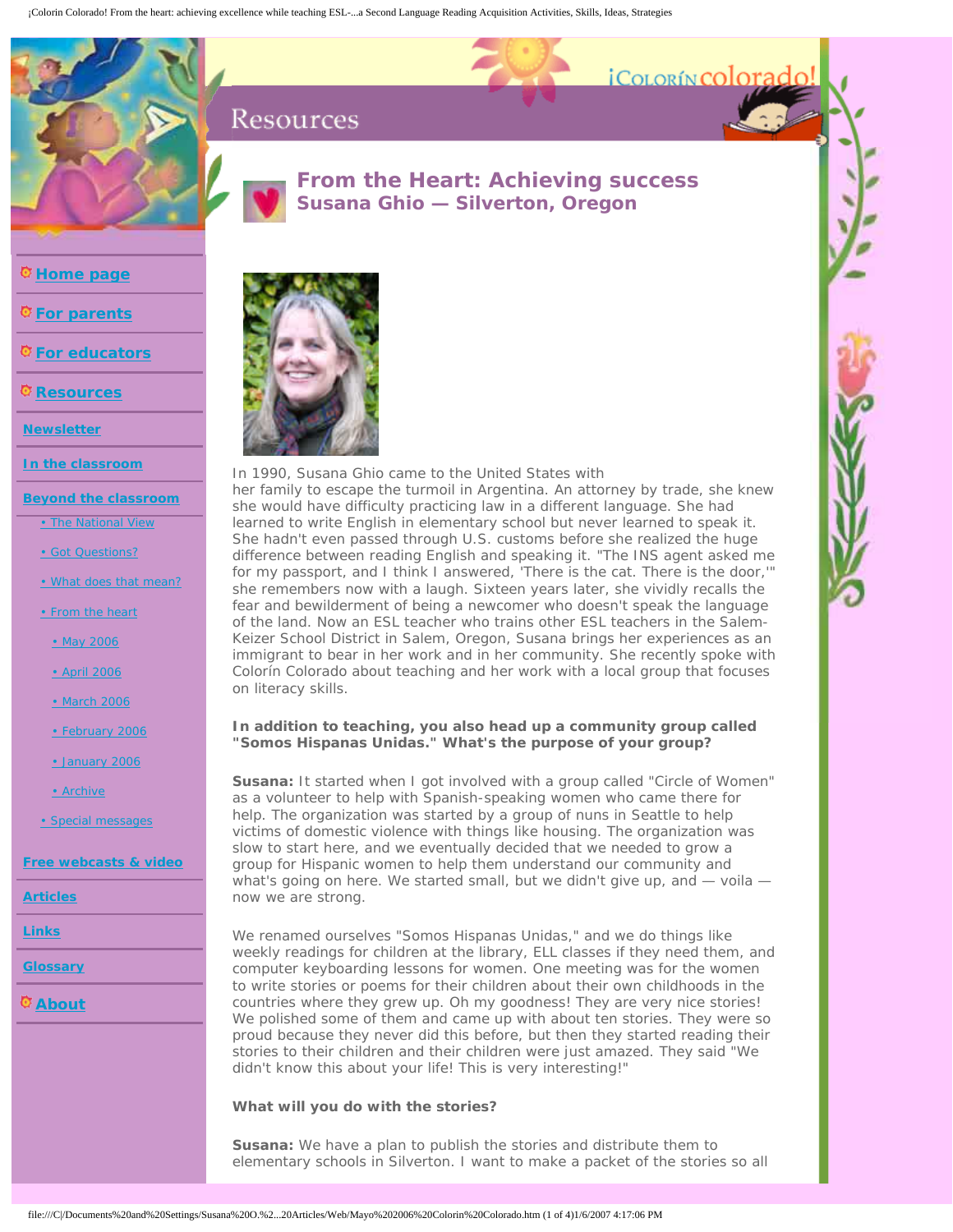the children in the schools here can read them. The stories are all genuine experiences from their own countries - Chile, Argentina, Mexico. A lot of our ladies are educated with degrees from their own countries, but are working jobs here that are not connected to their education. Because of the language, they can't perform like they do in their own country, but they are still models for children.

#### **What do you wish all teachers of English Language Learners (ELLs) understood about their students?**

**Susana:** We learn differently in our country, we memorize everything and don't do public speaking in school like they do here. When we learn to write, they are whole paragraphs, not pieces like the main idea and details like they are taught here. So imagine all these differences and the language, and it's just a whole different way of learning. So first we need to teach students to understand how English works.

When we first came here, my daughters were in fourth grade. Their math homework was problem-solving, which is different from they way we learned math in school. My husband and I are both lawyers and we couldn't help them with their math! We couldn't understand what they were asking us to do! It's a totally different system, so it's even hard for the parents to know how to help their children.

## **Based on the differences you're describing, what kinds of assignments or school tasks are particularly challenging for ELL students?**

**Susana:** A common thing for teachers to ask is to "describe in your own words," but these children don't have their own words in English. It's so hard for them! They don't have the extended vocabulary that they need to try and put their ideas in their own words. They think, "I know what you want but I can't find my words right now!" Teachers can help by giving them more time to find a way to get their ideas straight. Maybe let them look in books and take extra time to reflect. They know what they want to say, but they can't support their ideas with words.

## **What do you think the biggest misunderstanding is about ELL students?**

**Susana:** When you say the kid is in ESL, they think you are teaching them to be more fluent in Spanish. We do teach in Spanish first but what we do in the beginning is teach them survival skills, like how to ask for things at the store and how to read signs and how to read works like "name" and "address" on a form. Once they understand in Spanish, it's easier to transfer the knowledge to English. Just like it's easier to learn to read and write in your own language and then transfer the knowledge to English than to try to teach reading and writing and English together. I'm not saying teach in Spanish for a long time, but at least in the beginning.

## **Do you have specific suggestions for non-Spanish-speaking teachers who are seeing more and more students in their classes who aren't proficient in English?**

**Susana:** You cannot teach the ELL student like the regular student. You have to use strategies to show them how to learn differently. That's the crux of our training. Teach the student to understand and use the strategy. If I use a graphic organizer, I can see the main idea and details, not just the paragraph. Use visual cues. Use [REALIA](http://www.realiaproject.org/index.html), which is using a physical example. We recommend that teachers break the kids into groups so they can work together.

For secondary students, we use **SIOP**, which stands for Sheltered Instruction Observation Protocol, and elementary teachers use [GLAD](http://www.projectglad.com/glad.html) (Guided Language Acquisition Design). Every teacher can use those shelter strategies — even in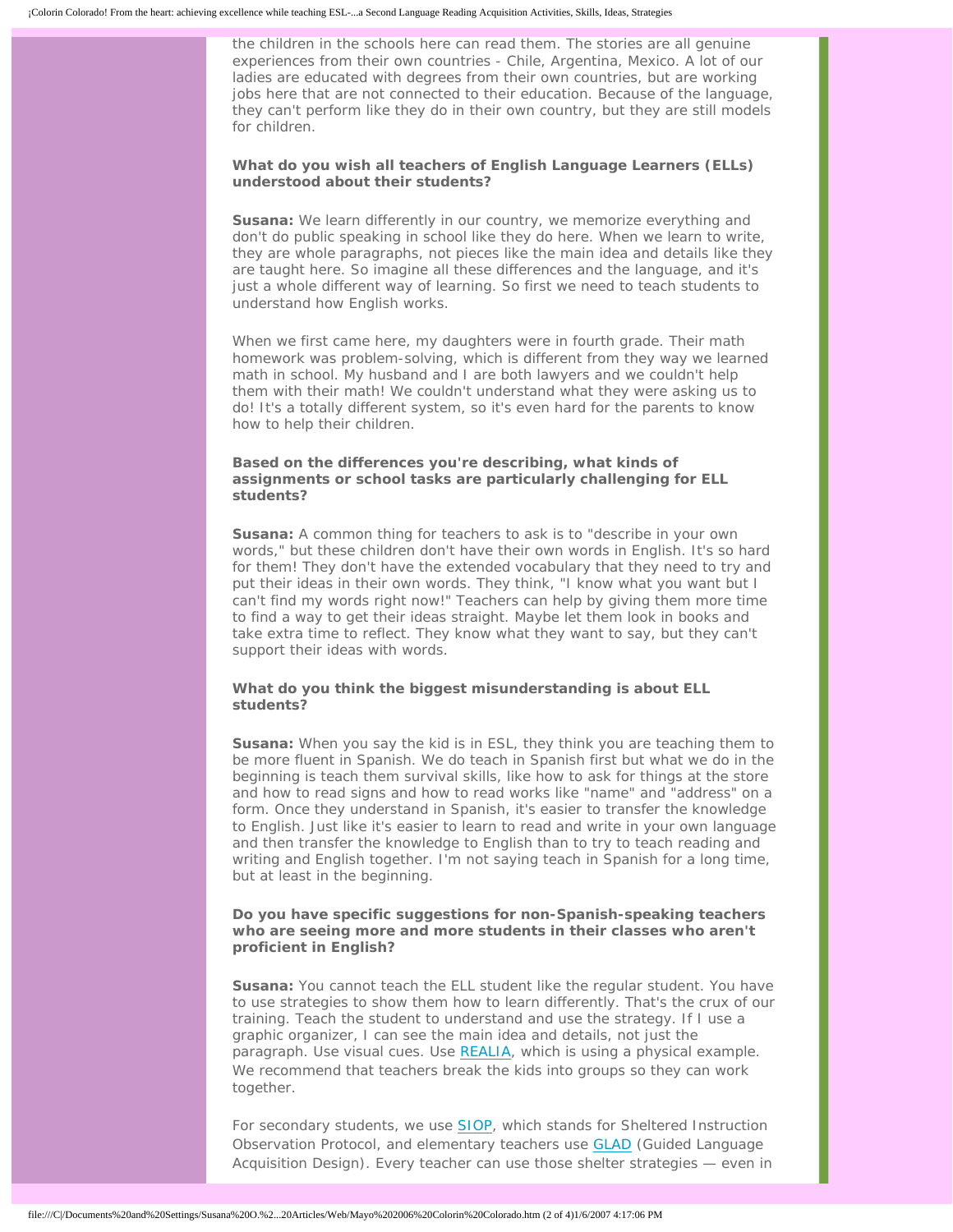science, math, or art — if they have ELL students who are not proficient in English.

#### **In your opinion, what is the best thing that parents of ELL students can do to help their children succeed in school?**

**Susana:** First of all, they need to come to the school whenever they are invited. In our district, all the conferences and all the meetings will have translators, but if we don't have the parents come, we don't have any customers. It's hard for us to go door to door and give parents the information they need.

My goal, my ambition is to try to identity leaders in the community and have them invite us to their houses and they can invite friends to hear our talk. It's hard for parents to come to the schools, sometimes; they feel intimidated. But there are things the parents need to know!

#### **What kinds of things do you want parents to know?**

**Susana:** How the school district works, what they need to do to support their students, what they need to know about homework. They need to get involved from the start so when they get to high school, the kids can't tell the parents, "An F stands for 'fabulous!'" Little things like that!

The parents need to know what to expect. They need to know they have the right to ask teachers for information about their student's progress. But they don't know that! They have the right to come to the class and observe and talk to the principal, even if they don't know the language.

Parents have rights, but they also have obligations. At home, they need to support the teachers. If you already know that the teacher is going to have assignments, but you don't ask your student about it, then you are not fulfilling your obligations. There's not just one side to the story.

#### **What do you wish teachers or people in the community understood about families with ELL students**

How scary it is to not know the language. I'm giving a speech next week on how to answer the phone. It's very different when you are face to face with someone, you communicate with your hands and eyes, but when you are talking on the phone, there's nothing, just the straight words. I was almost dying every time the phone rang when we first came. My children would say, "Why are you not answering the phone?" But I couldn't! The phone is scary!

**Do you know an outstanding ELL teacher? Paraprofessional? Student?**

[Click here](http://www.colorincolorado.org/beyondclass/nomination.php) to nominate them.

 $<$  Back  $Next$